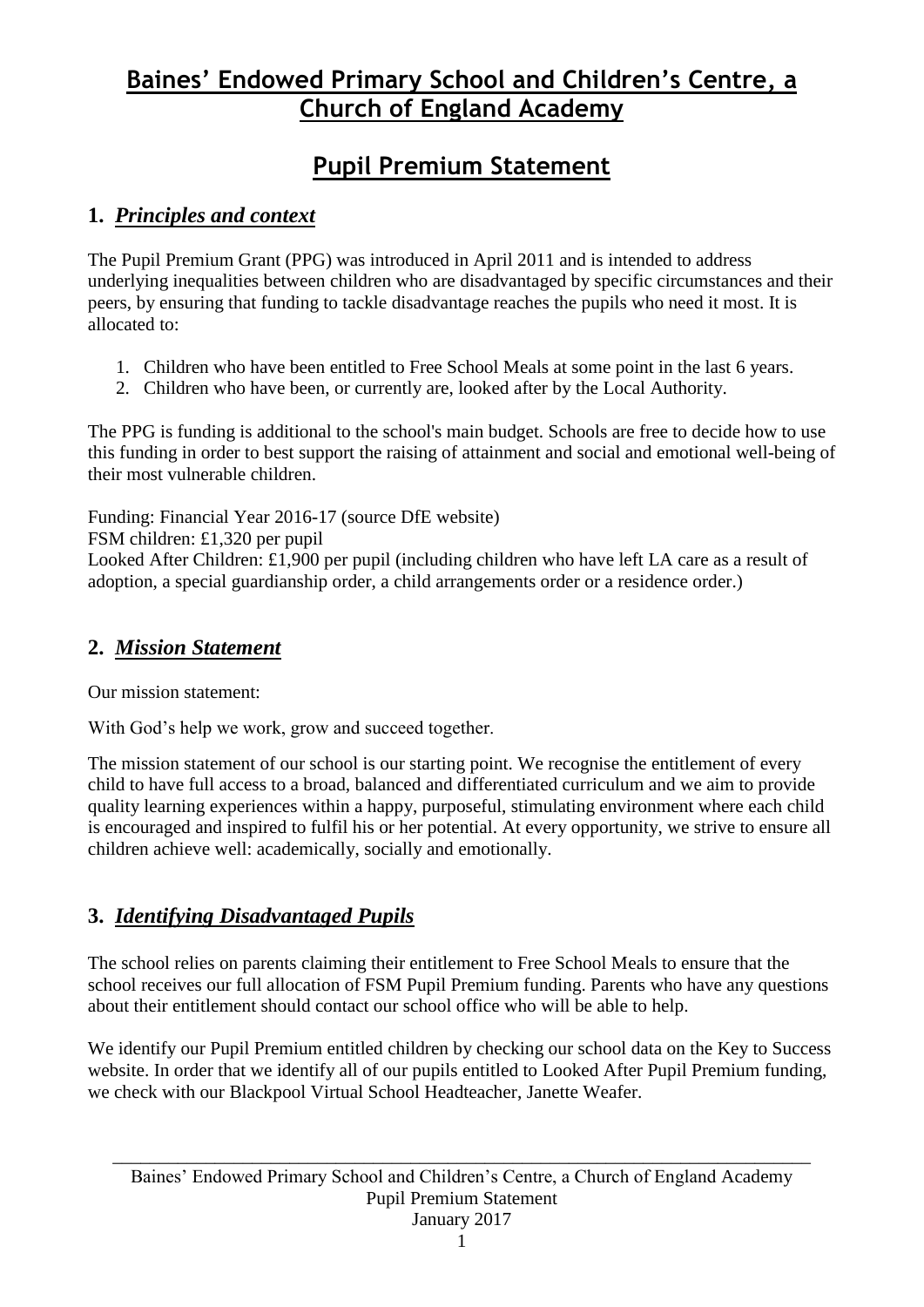## **4.** *Strategic Use of Pupil Premium Grant*

In order to maximise the impact of this funding at Baines' Endowed, the following steps are taken;

- The money is clearly identified within the budget.
- Pupil Progress meetings are held on a half termly basis where the progress and attainment of PP eligible children is tracked.
- Using this tracking information and the knowledge of the class teacher, bespoke provision is then put into place. Both teachers and Teaching Assistants are effectively deployed to maximise the impact of interventions and support.
- PP children have an in school champion who has oversight of all intervention strategies.
- The social and emotional needs of PP children are also closely monitored so as to provide support for holistic child development.
- Each PP child has a provision map which identifies support given to ensure this is fully matched to individual needs.
- The head teacher is ultimately accountable to the Governors and parents for the allocation of this funding. She will report to Governors on the progress of Pupil Premium children termly and to parents annually.
- School believes that PP children have a right to access the full experience of primary school including learning a musical instrument, trips and residential stays. Therefore, school will aim to subsidise these learning experiences in order to make them accessible to all.

## **5.** *Barriers to educational achievement faced by our disadvantaged children*

We find a number of barriers can be present which impact on our disadvantaged children making strong progress in school;

- Low attendance at nursery.
- Low Baseline starting points in Reception class.
- Poor vocabulary and delayed speech and language development.
- Children closed to services such as Speech Therapy due to non-attendance.
- Low aspirations and motivation.
- Low parental engagement in home learning.
- For a percentage of PP children, low attendance and poor punctuality remain of concern.
- Gaps in conceptual learning.
- Limited life experiences.
- Emotional wellbeing.

Over the last couple of years we have found that despite the data for our community showing greater deprivation lower numbers of pupils are being identified as eligible for PPG due to the introduction of universal free school meals in EYFS and KS1.

## **6.** *How PPG will be used to overcome these barriers*

A number of resources are dedicated to overcoming the barriers identified above;

- Quality first teaching facilitated by CPD/school to school liaison.
- Development of a bespoke school curriculum which is designed to provide motivating and engaging life experiences.

\_\_\_\_\_\_\_\_\_\_\_\_\_\_\_\_\_\_\_\_\_\_\_\_\_\_\_\_\_\_\_\_\_\_\_\_\_\_\_\_\_\_\_\_\_\_\_\_\_\_\_\_\_\_\_\_\_\_\_\_\_\_\_\_\_\_\_\_\_\_\_\_\_\_\_ Baines' Endowed Primary School and Children's Centre, a Church of England Academy Pupil Premium Statement January 2017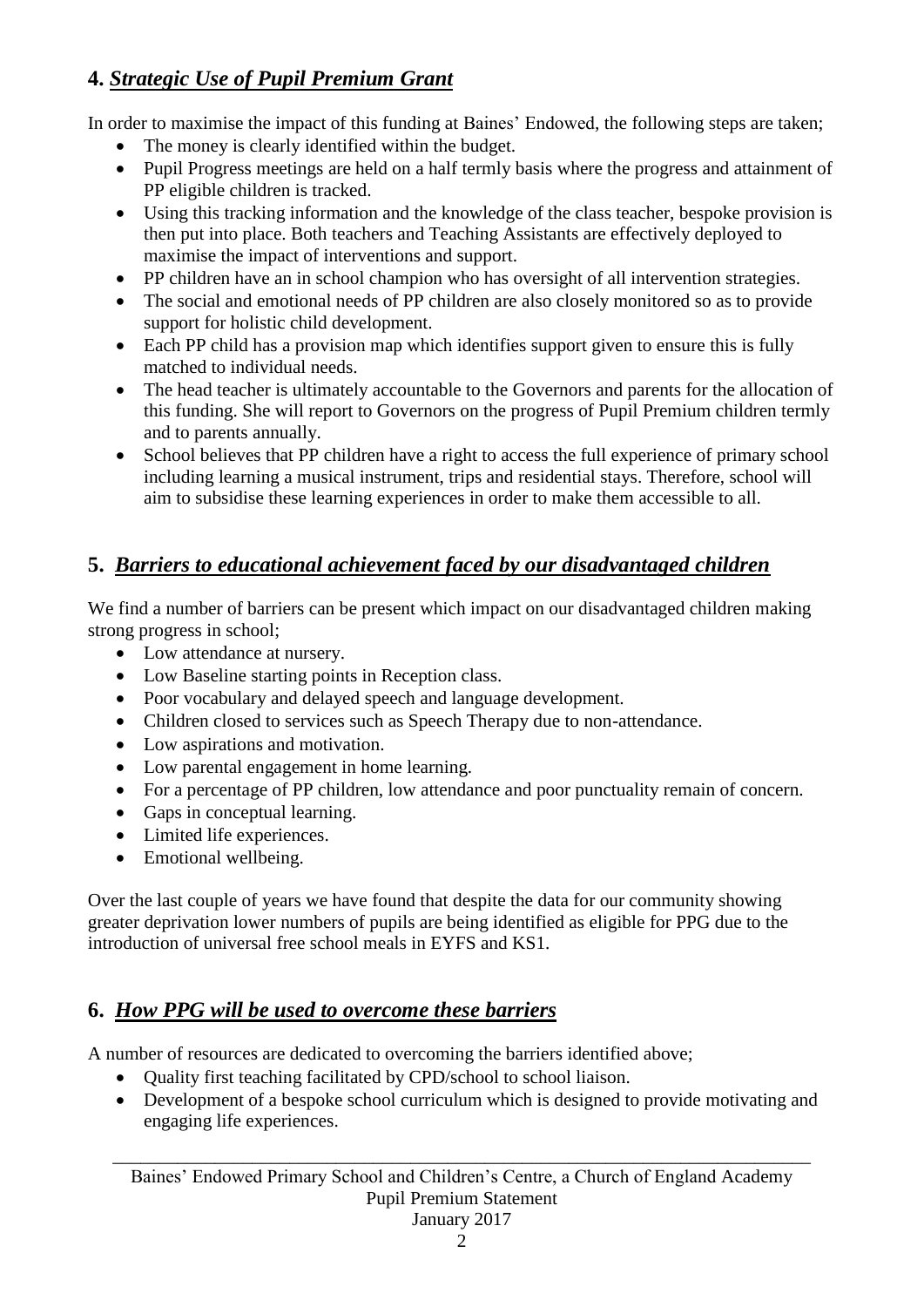- Parental engagement and support led by the Deputy Headteacher.
- Enhanced induction and transition in Foundation Stage and as children move to high school.
- Specialist training for early talk and vocabulary development.
- Additional Speech and Language Therapy for identified children.
- Educational Psychologist and Special Educational Needs Co-ordinator time.
- Additional Pupil Welfare support to manage attendance and punctuality.
- Additional teacher supporting phonics in Y1 and English and maths in Y2.
- Additional teacher supporting English and maths in Y3 and Y4.
- Family support worker time, using our experience Children's Centre staff.
- A structured intervention programme delivered by teachers/TAs across the school.
- Achievement for All a programme designed to support vulnerable pupils.
- One to one tuition for identified children, before and after school.
- Increased behaviour support across the school.
- Nurture groups and activities such as Relax Kids supporting emotional development.
- Music tuition for identified children.
- Extra curricular activities for eligible children.
- Subsidised school trips and residential visit.
- Additional resources to support English, maths and the more able.
- Additional books to broaden the available range in the library.

## **7.** *How the impact of this activity is measured*

The school measures the impact of Pupil Premium funding closely through the use of its school tracking system O Track. O Track allows the school to monitor the impact of the strategies delivered by teaching and non teaching staff used by the school to overcome disadvantage.

Monitoring is ongoing but takes place formally every half term when teaching staff make their half termly assessments. These assessments are discussed in Pupil Progress Meetings, where a specific focus is given to the attainment and progress of PP children. After these meetings the intervention schedule is revisited to ensure we support progress effectively. However if a strategy appears not to be working as the term is ongoing then the strategy will be reviewed even before the end of its predicted life and alternative approaches adopted.

Data is tracked over the year, comparing PP children both to the cohort in general and to other vulnerable groups in school. At the end of each academic year a detailed analysis is undertaken of the support each child has received and the impact both on their attainment and on their personal development.

Most funding is allocated at the beginning of the financial year cycle of funding however some funds are left unallocated in order that the school can respond to immediate and pressing need which sometimes involves new admissions to school.

### **8.** *How we report the impact of the Pupil Premium Grant*

Our school produces an annual review which outlines how the funding for PPG was spent last year and the impact against that spending. This detailed review is shared with staff and governors and is available to our MAT and inspectors as required. We also produce a simplified report which is